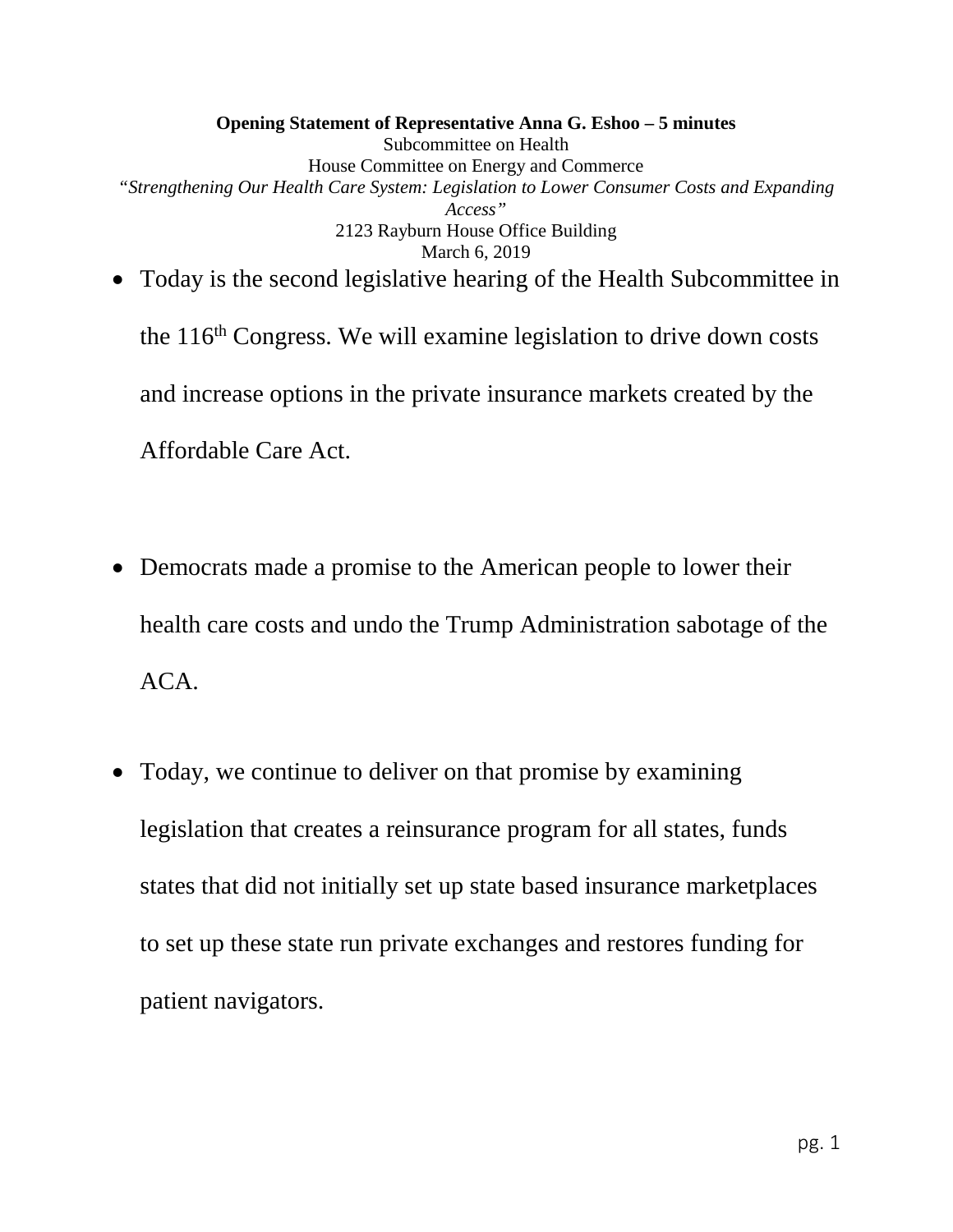- If an individual is not enrolled in Medicare or Medicaid, does not get their insurance through their employer, or is a small business owner or self-employed, the legislation we're considering today will help bring down the cost of health insurance.
- The bills give states the funding and flexibility to improve the private marketplaces created by the ACA and increase choices for Americans who purchase their health insurance from these exchanges.
- Representatives Angie Craig and Scott Peters have written a bill which provides funding for state-based reinsurance programs and establish a federal reinsurance program similar to the program established in the Affordable Care Act that expired in 2016 so all Americans can benefit from lower premiums in the individual marketplace.
- Reinsurance programs add money to the health insurance market created by the ACA to cover the costs of patients with high medical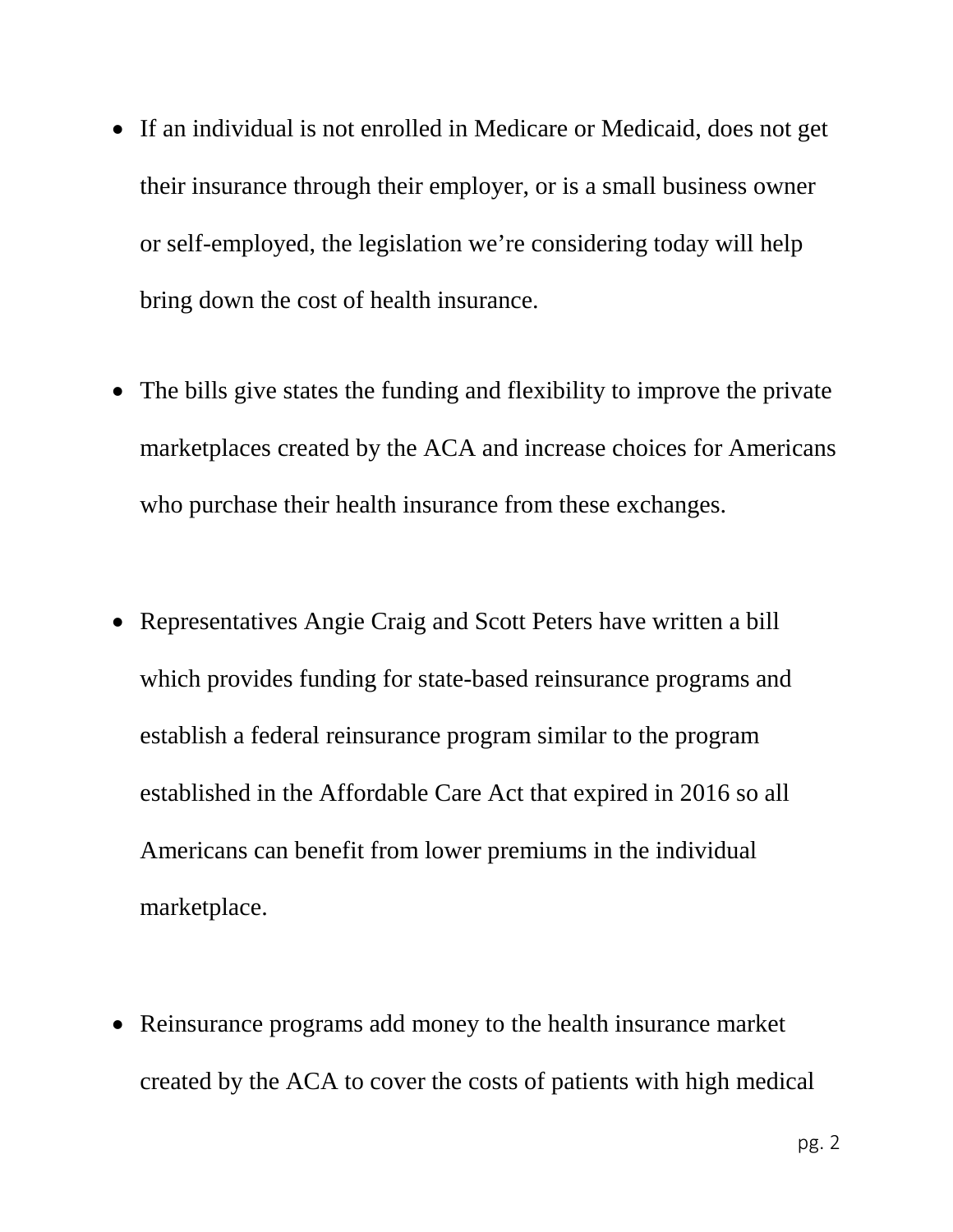costs, such as those with preexisting conditions. This will drive down costs for middle class Americans who don't receive ACA tax credits.

- By providing payments to plans that enroll high cost patients, many of whom have preexisting conditions, reinsurance protects against premium increases and will bring down the cost of health insurance coverage for those who buy their insurance from ACA exchanges.
- For anyone who can't afford health insurance on the private marketplace today, this bill will bring premiums down next year and help individuals afford high quality, comprehensive coverage.
- We will also examine the bipartisan *SAVE Act*, introduced by Representatives Andy Kim and Brian Fitzpatrick, which provides funding to states to set up state-based insurance marketplaces, like the original ACA did.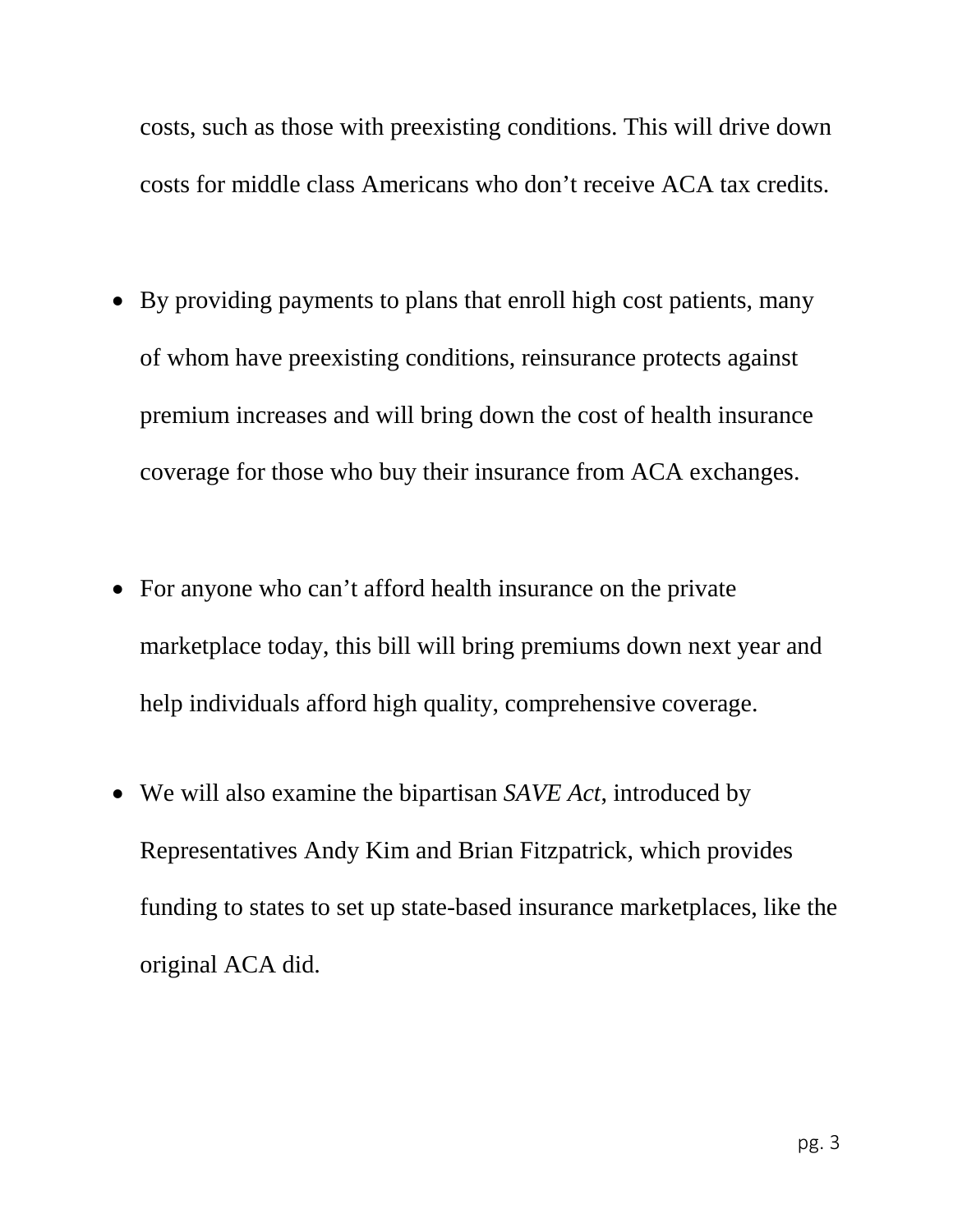- State based marketplaces give states the flexibility to regulate the insurance plans sold on their ACA exchanges and the authority to decide how long open enrollment periods will be and how much to spend on outreach and enrollment activities.
- I'm very proud of Covered California, California's state-based insurance marketplace. It is the gold standard for these programs and currently has 1.5 million Californians enrolled.
- If a state originally chose not to establish their own state based marketplace when the ACA became law, this bill gives those states the funding they need to establish a marketplace that meets their needs while maintaining the minimum benefits established by the ACA.
- Lastly, we will consider Representative Castor's *ENROLL Act*. It provides funding for Navigators who assist small businesses or self-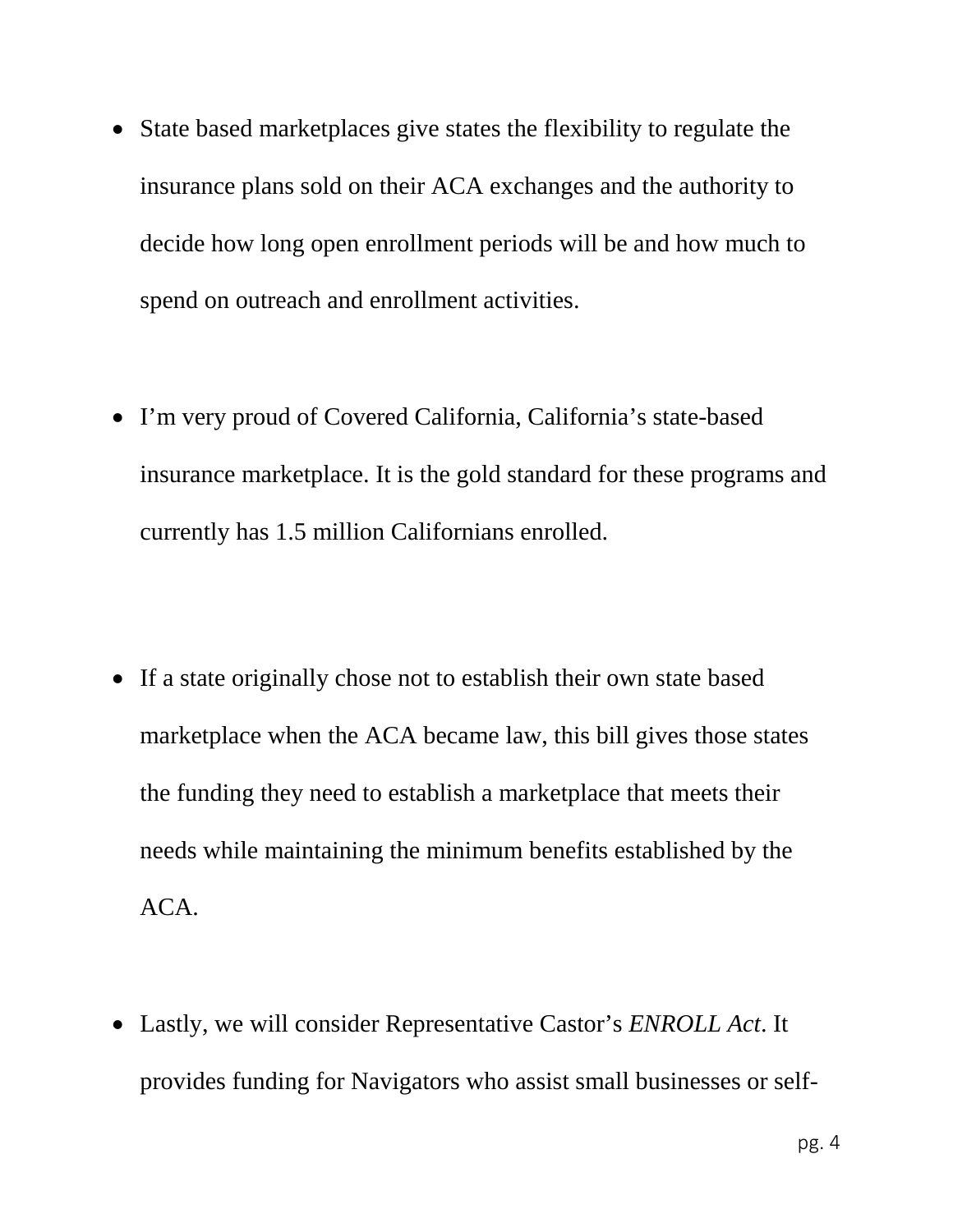employed individuals with guidance and information to determine the best health insurance option for their needs.

- Navigators help Americans through the insurance enrollment process. Americans will benefit from receiving information from trained professionals to better understanding their options and whether they qualify for subsidies.
- The Trump Administration slashed navigator funding in 2017, and this bill would restore it.
- Today's hearing focuses on specific legislation that will directly drive down costs for individuals who buy their health insurance from private providers, give states increased flexibility, and restore valuable programs to assist Americans in enrolling in health insurance coverage.